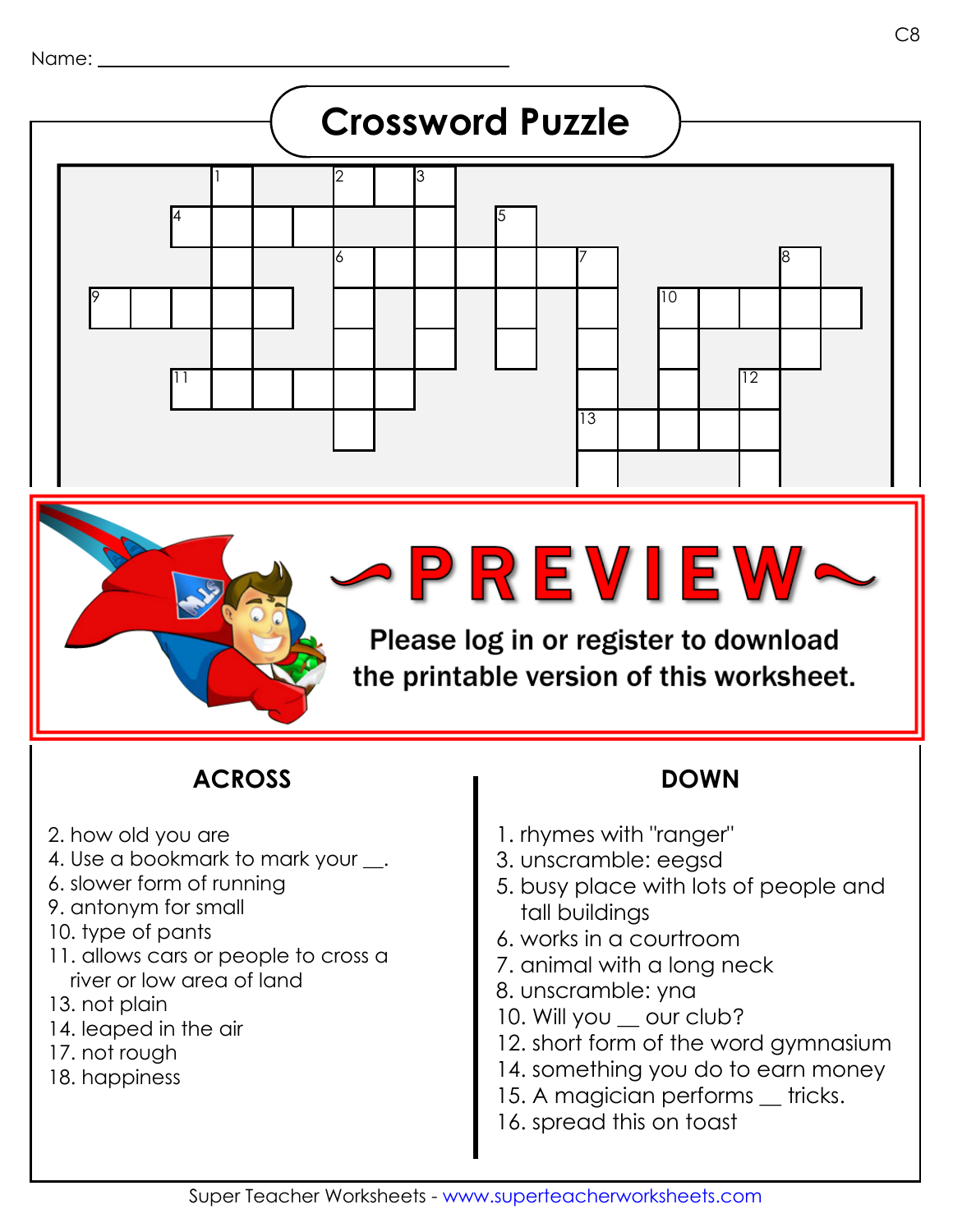# **Crossword Puzzle Word Bank**gentle join age giraffe joy any bridge judge gym city jumped ieans danger edges  $\blacksquare$ mewie wy fancy pagkage pagetakan kajalan pageta the printable version of this worksheet.